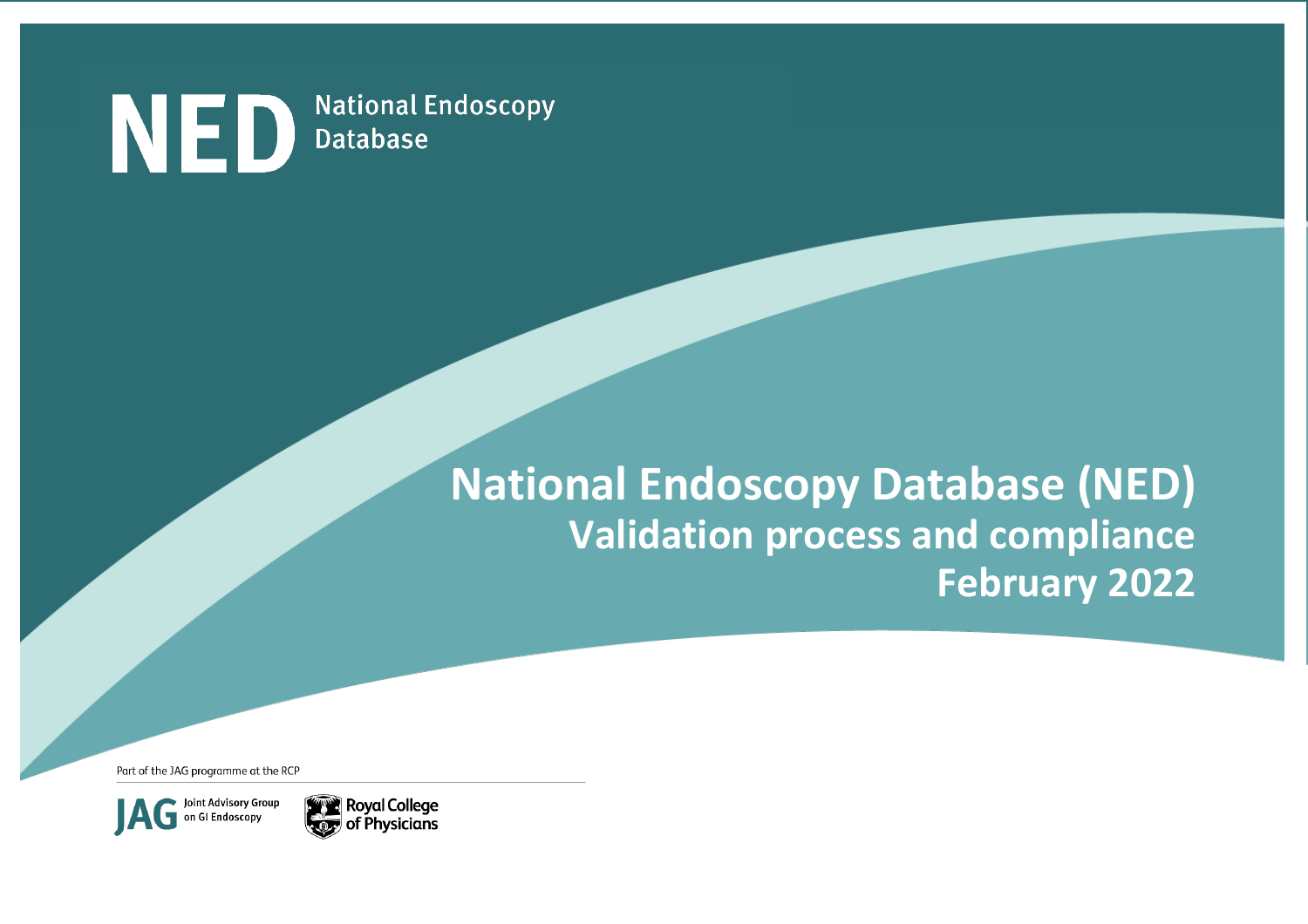### **1. Introduction**

This document summarises the validation process for the National Endoscopy Database (NED) and explains how endoscopy reporting software can be awarded NED-compliant status, and hence how an endoscopy service can meet the GRS standards and become JAG accredited. This document is primarily designed for endoscopy reporting system suppliers, but may also serve as a useful reference for endoscopy services.

The orginal validation process was based on the first iteration of the NED schema (NEDi1), launched in 2014. The details of iteration (NEDi2) were finalised and made available in March 2020. This document summarises the validation process for NEDi2, and provides a framework for the transfer of reporting systems from NEDi1 to NEDi2 (see appendix 4). This document also covers rolling data quality minimum standards to maintain NED compliance.

This document supercedes previous versions of the validation plan.

### **2. NED validation process summary**

For endoscopy software to become NED-compliant, the following validation stages must be completed successfully. Both new endoscopy reporting software and software upgrades\* of established systems must commence the validation process at stage 1 (below). Each software version must meet the requisite standards. Suppliers are responsible for ensuring that all software versions have been appropriately tested.

*\* Minor software upgrades should be discussed with the NED team, who may permit omission of stage 1.*

Historically, there have been 3 NED databases: the test version, pilot version and live version. The test version is used by suppliers only. Pilot and live versions are identical in terms of functionality, the only difference being that the pilot version does not link with JETS (JAG Endoscopy Training System). There has been an additional step of NED-JETS validation required to transition from the pilot version to the live version of NED. From NEDi2, the NED-JETS validation step will be mandated within the initial validation process. This means that the use of the pilot version of NED as a validation stage will become superfluous. Therefore, the pilot database will be withdrawn\* with the implementation of NEDi2, and all patient data from NED-compliant software will be uploaded to the live version of NED.

*\* Note: in order to provide endoscopy services with historical KPI comparators, for a brief time procedure data will be added into both the NED-pilot and NED-live databases* 

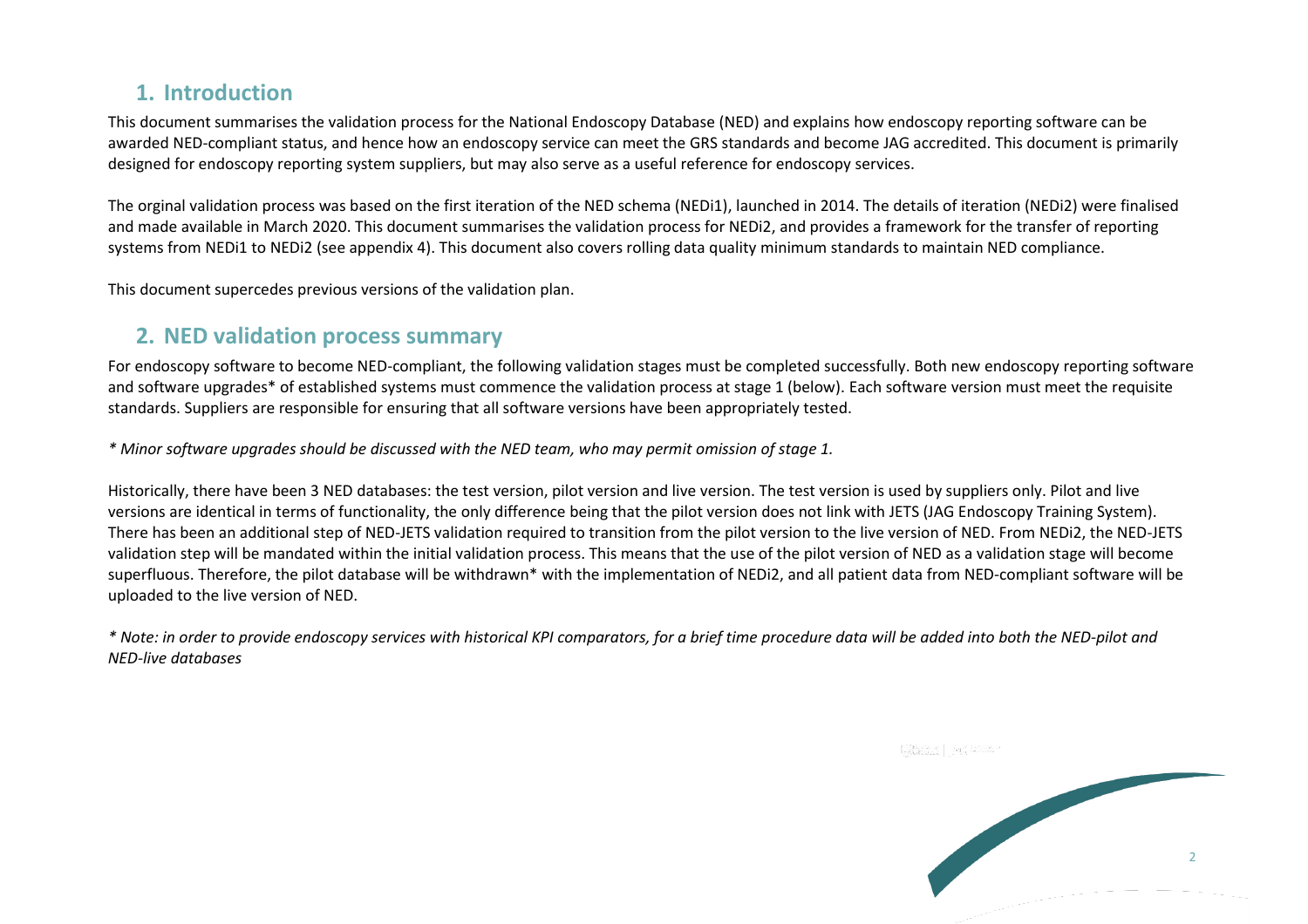The table below provides a summary of the key validation stages. For full details of the validation process, please see appendix 1.

| <b>Stage</b> | <b>Description</b>                                | <b>Further information</b>                                                                                                                                                                                                                                                                                                                                                                                                                                                                                                                               | <b>Version of NED</b> |
|--------------|---------------------------------------------------|----------------------------------------------------------------------------------------------------------------------------------------------------------------------------------------------------------------------------------------------------------------------------------------------------------------------------------------------------------------------------------------------------------------------------------------------------------------------------------------------------------------------------------------------------------|-----------------------|
| Stage 1      | In-house testing of ERS<br>version by ERS company | To validate that the software version accurately uploads data to NED, suppliers complete a<br>data-mapping exercise then test if their software can accurately upload a series of test<br>procedures to the test version of NED.                                                                                                                                                                                                                                                                                                                         | Test                  |
|              |                                                   | To pass this stage, the JAG will confirm that all mandatory fields are populated correctly.                                                                                                                                                                                                                                                                                                                                                                                                                                                              |                       |
| Stage 2      | Testing NED at a single<br>endoscopy service      | To validate that the software version accurately uploads patient data to NED using live<br>hosptial data, the supplier must test the software at a single endoscopy site.<br>This involves live endoscopy procedures being uploaded into the live NED database. The<br>software must achieve ALL NED-COMPLIANCE MINIMUM STANDARDS, including JETS trainee<br>data validation, over 2 months before NED-COMPLIANCE will be granted - only then (when<br>advised by the NED committee) can the software version be rolled out to other endoscopy<br>sites. | Live                  |
| Stage 3      | Ongoing assessment of<br>NED compliance           | NED data is subject to ongoing quality assurance. Data being uploaded to NED is reviewed<br>each quarter by the NED team. After review, each software version is awarded a status to<br>reflect its compliance with NED.                                                                                                                                                                                                                                                                                                                                 | Live                  |

### **3. NED compliance**

NED compliance is the term that JAG uses to indicate whether a software version is sending accurate data to NED.

After in-house testing (stage 1) and single endoscopy site testing (stage 2) has been completed and NED-compliant status has been conferred to a software version by the NED committee, data on NED is subject to ongoing quality assurance. Data being uploaded to NED is reviewed every 3 months by the NED team. After quarterly review, each software version is awarded a status to reflect its compliance with NED. This NED status is published on the NED website <https://ned.jets.nhs.uk/KPI/Default.aspx?ContentId=Suppliers> **.**

The 3 NED statuses are shown below:

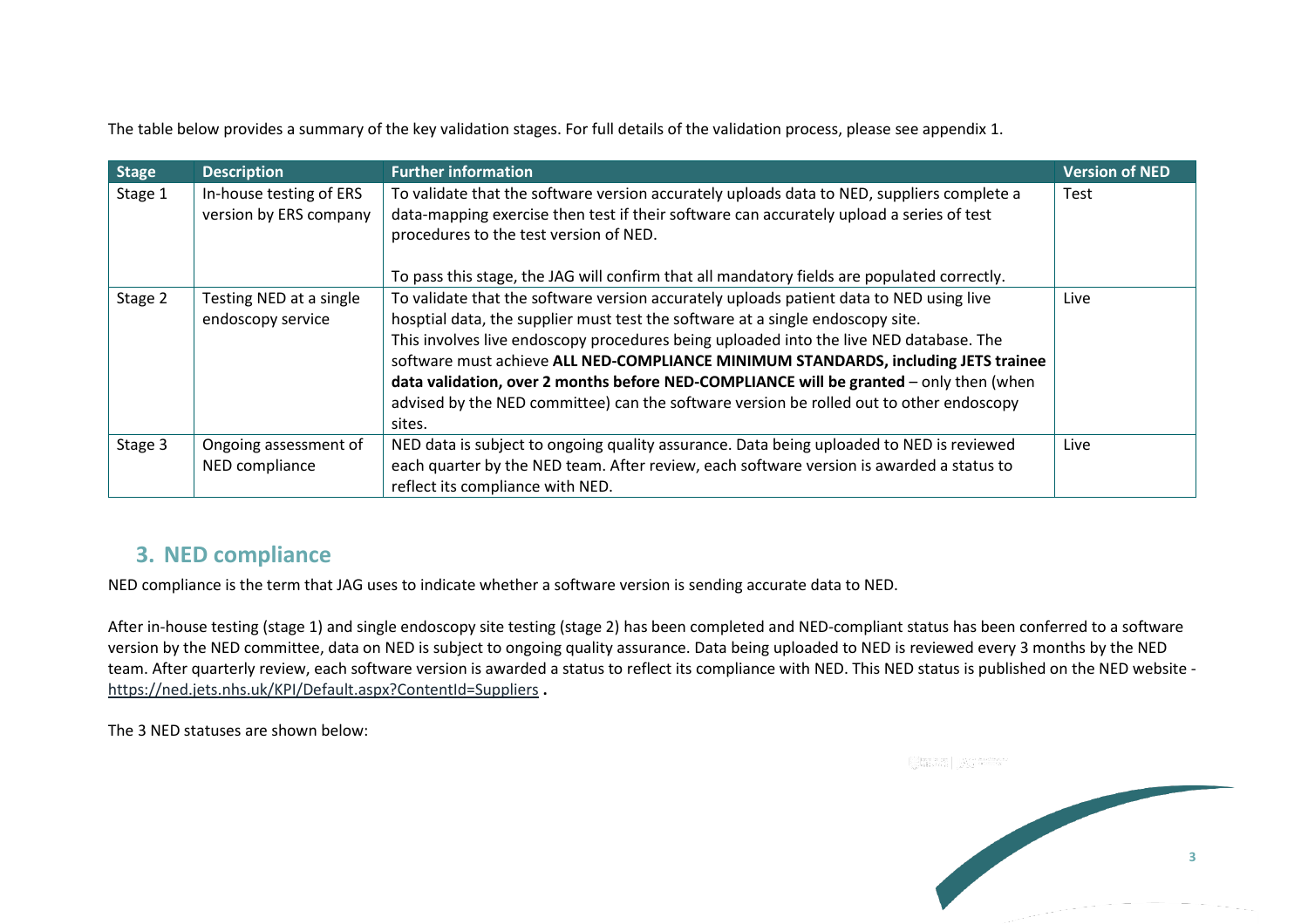| <b>Status</b>              | <b>Description</b>                                                                                              |
|----------------------------|-----------------------------------------------------------------------------------------------------------------|
| Compliant - live NED site  | Software version has completed initial data validation stages 1 and 2, has been awarded NED-Compliant status    |
|                            | and continues to meet ALL NED-COMPLIANCE MINIMUM STANDARDS                                                      |
| Compliant but under review | Software version has completed initial data validation steps, has been awarded NED-Compliant status but has not |
|                            | met one or more NED-COMPLIANCE MINIMUM STANDARDS over the past 3 months. The software version must              |
|                            | achieve the minimum standard for that measure over the next 3-month period or NED-compliant status will be      |
|                            | withdrawn.                                                                                                      |
| Not compliant              | Software version has either not completed initial validation or has not met the ongoing NED-COMPLIANCE          |
|                            | MINIMUM STANDARDS and has thus had compliant status withdrawn. In order to regain NED-compliant status,         |
|                            | validation must be recommenced from Stage 1.                                                                    |
|                            | New software versions must meet ALL NED-COMPLIANCE MINIMUM STANDARDS for two consecutive quarters               |
|                            | before a NED-Compliant status is achieved.                                                                      |

#### NED compliance minimum standards

| Measure                           | <b>Description</b>                    | <b>Minimum standard</b> | Notes                               |
|-----------------------------------|---------------------------------------|-------------------------|-------------------------------------|
| Upload success rate (USR)         | The USR is calculated by the          | ≥98%                    | USR <90% must be rectified within 3 |
|                                   | percentage of individual procedures   |                         | months, not 6 months.               |
|                                   | (this is not unique procedures as the |                         |                                     |
|                                   | same procedure can be resubmitted     |                         | In due course, the denominator will |
|                                   | multiple times) successfully          |                         | include all procedures captured on  |
|                                   | uploaded to NED. This does not        |                         | the local ERS, rather than only     |
|                                   | include procedures rejected for       |                         | procedures that have been           |
|                                   | GMC code errors.                      |                         | submitted to NED.                   |
| Correct GMC/NMC number            | Percentage of procedures uploaded     | ≥90%                    |                                     |
|                                   | with a valid GMC/NMC number           |                         |                                     |
| Sole procedure indication "other" | Assesses how many procedures          | $\leq 10\%$             |                                     |
|                                   | have no indication documented         |                         |                                     |
|                                   | apart from "other"                    |                         |                                     |

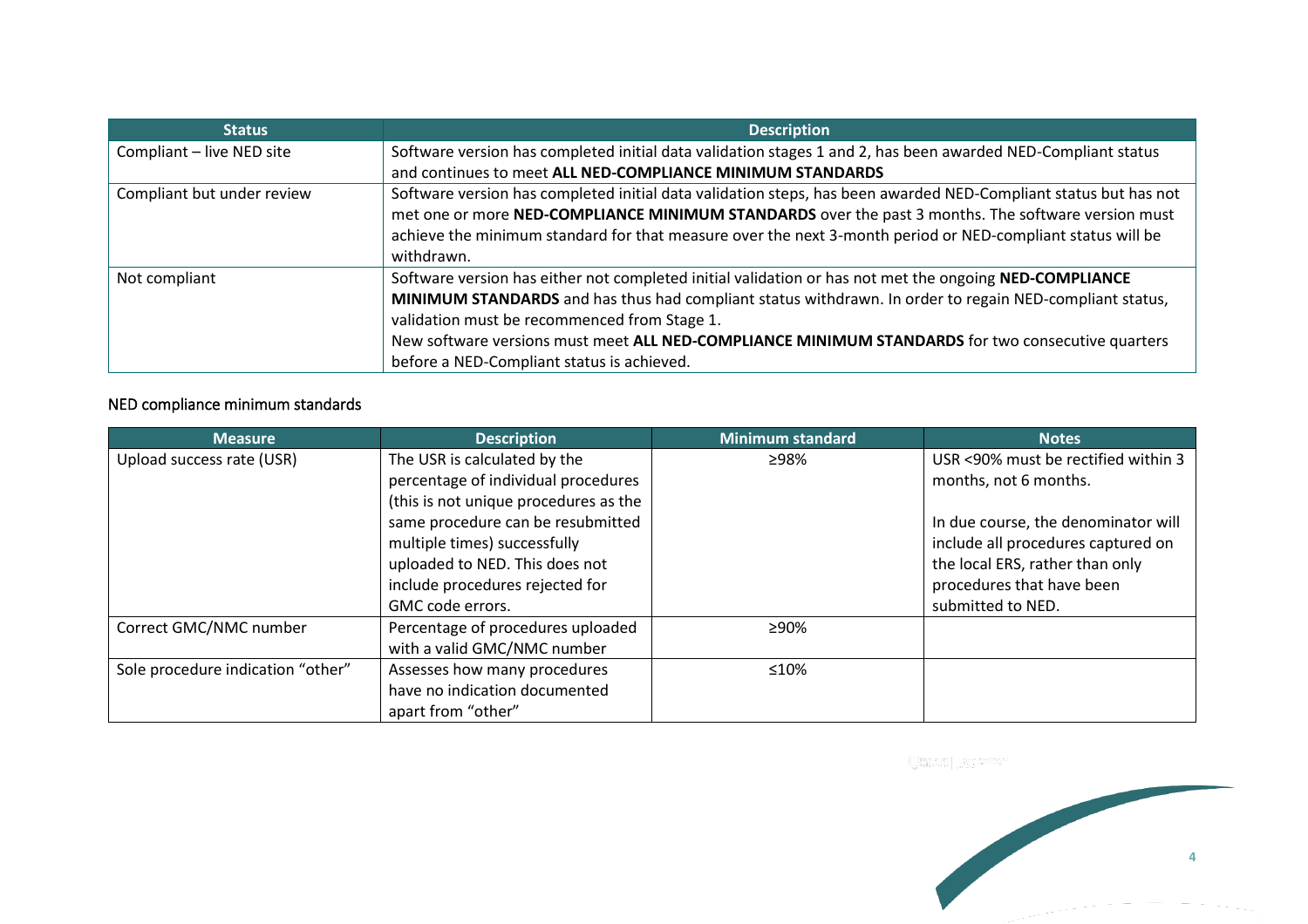| Sole procedure diagnosis "other" | Assesses how many procedures<br>have no diagnosis documented<br>apart from "other" | ≤10%                                           |  |
|----------------------------------|------------------------------------------------------------------------------------|------------------------------------------------|--|
| JETS trainee data accuracy       | Assesses accuracy of trainee-specific<br>data capture                              | As per JETS validation process<br>(appendix 2) |  |

NED compliance minimum standards are under continual review and may be periodically revised or replaced.

#### **Timeframe**

ERS companies will be informed of their status every 3 months. ERS companies will be given 6 months (2 consecutive 3-month periods) to achieve each minimum standard, except where USR is <90%, which must be rectified within 3 months.

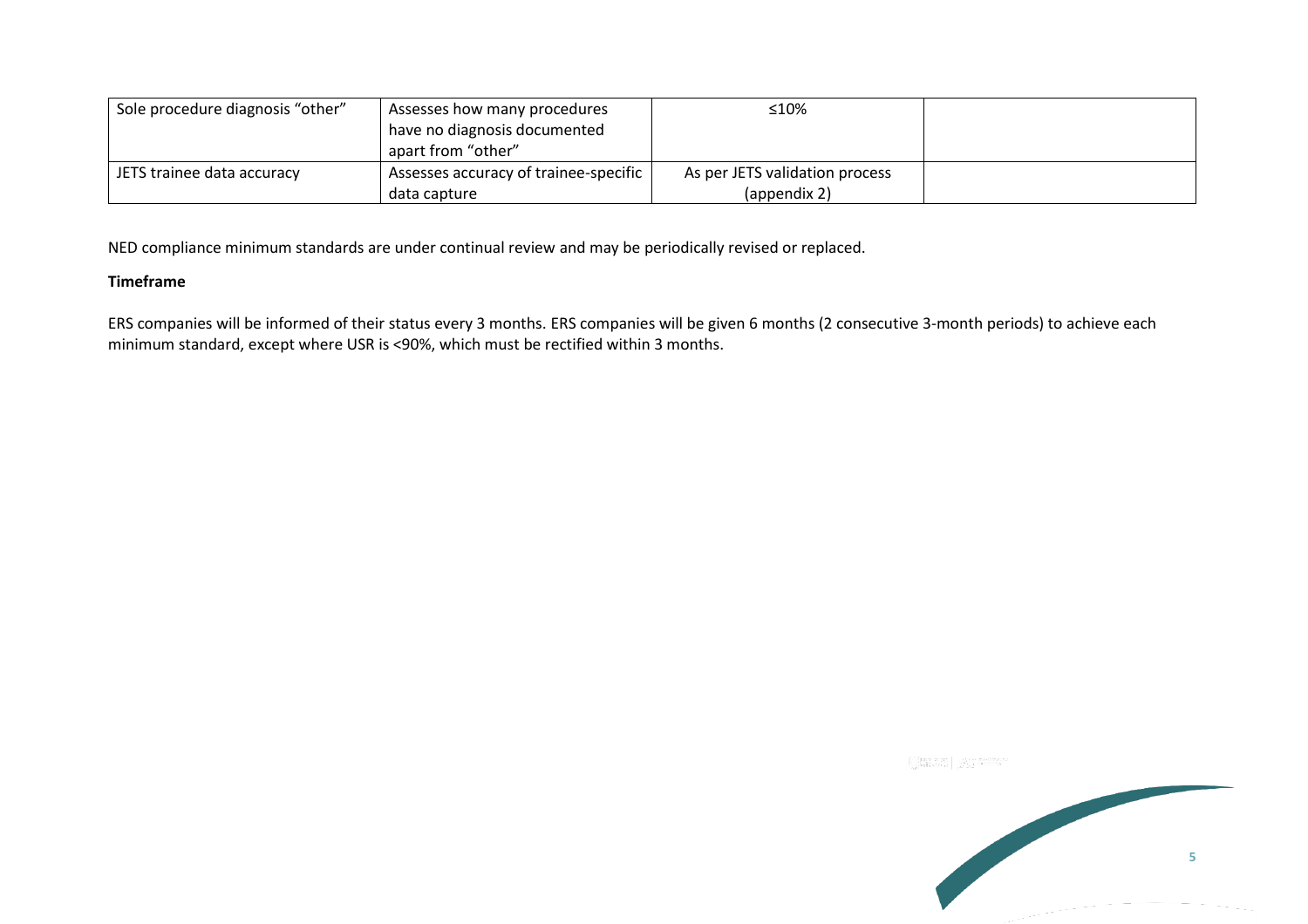## **Appendix 1. Data validation process**

### Stage 1 – in house testing by Endoscopy Reporting System supplier

| <b>Validation</b> | <b>Detail</b>                       | <b>Success criterion</b>                                                      | <b>Action/owner</b>     |
|-------------------|-------------------------------------|-------------------------------------------------------------------------------|-------------------------|
| type              |                                     |                                                                               |                         |
| 1.1 Term-         | Complete data terms mapping         | No orphan terms (i.e. each ERS term must map to a NED term). No               | ERS company to          |
| mapping           | exercise (spreadsheet) - ensure all | inappropriate terms mapped to "other". Free-text avoided in binary NED        | forward spreadsheet to  |
|                   | ERS terms are mapped to NED         | fields                                                                        | NED team                |
|                   | terms                               |                                                                               |                         |
| 1.2 Upload        | Complete manual upload of NED       | No procedures rejected by NED. Once all procedures have been completed,       | ERS company             |
| process           | test procedures (available in the   | supplier should confirm this by emailing askiag@rcplondon.ac.uk               |                         |
|                   | resources section of NED website)   |                                                                               |                         |
|                   | to the NED Test database            |                                                                               |                         |
| 1.3               | Compare data from the manual        | All NED data fields in NED populated accurately. To pass this stage, JAG will | NED team                |
| ERS/NED           | upload of Test procedures with      | confirm that all test procedures have been uploaded successfully.             |                         |
| data              | the NED Test database               |                                                                               |                         |
| accuracy          |                                     |                                                                               |                         |
| 1.4 Failed        | ERS process for handling reports    | Appropriate process documented and sent to JAG (as detailed in business       | ERS companies to        |
| upload            | that fail                           | message specification document) which includes:                               | forward process outline |
| process           |                                     | mechanism for informing service of error/ issue                               | to NED team             |
|                   |                                     | process for ensuring the required action is taken                             |                         |
|                   |                                     | mechanism for ensuring the corrected report is uploaded                       |                         |

### Stage 2 – Testing ERS version at a single endoscopy service

To validate that the software accurately uploads data to NED using patient data at a single endoscopy service (this could either be a single hospital or a trust), the supplier must test the upload methodology at a single endoscopy site. This involves live procedures being uploaded into the live NEDi2 database.

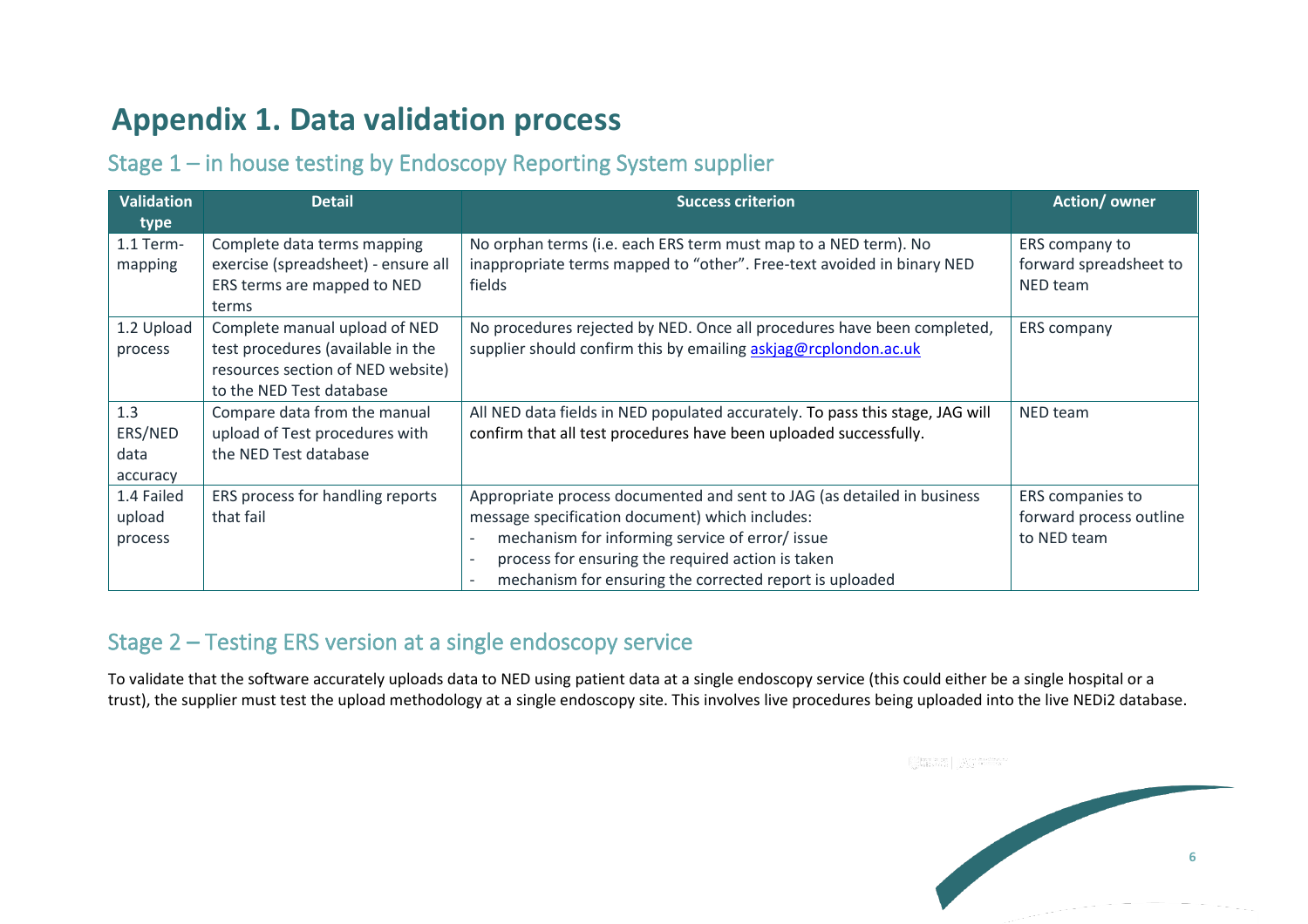Where a supplier has multiple sites, the software must only be tested at a single site and must achieve ALL NED-COMPLIANCE MINIMUM STANDARDS over a 3-month period prior to the NED team permitting roll-out to other endoscopy sites.

| <b>Validation type</b>                                                                                                                                  | <b>Detail</b>                                                                                  | <b>Success criterion</b>                                           | Action/owner |  |
|---------------------------------------------------------------------------------------------------------------------------------------------------------|------------------------------------------------------------------------------------------------|--------------------------------------------------------------------|--------------|--|
| 2.1 Upload process $-$<br>single endoscopy site                                                                                                         | Robust upload of endoscopy<br>procedures to the Live NEDi2<br>database from a single endoscopy | ALL NED-COMPLIANCE MINIMUM STANDARDS met over a 3-<br>month period | NED team     |  |
|                                                                                                                                                         | site.                                                                                          |                                                                    |              |  |
| 2.2 NED/JETS                                                                                                                                            | See appendix 2                                                                                 | Meets requirements                                                 | NED team     |  |
| validation                                                                                                                                              |                                                                                                |                                                                    |              |  |
| On successful completion, the software version shall be awarded NED-compliant status by the NED team. Once NED team have confirmed this, supplier can   |                                                                                                |                                                                    |              |  |
| move to stage 3. To do this, a supplier needs to contact askjag@rcplondon.ac.uk to request a new NEDi2 API key. All endoscopy sites using that software |                                                                                                |                                                                    |              |  |
| version can commence uploading to NED live database.                                                                                                    |                                                                                                |                                                                    |              |  |

### Stage 3 – ongoing assessment of NED compliance

| <b>Validation type</b> | <b>Detail</b>                       | <b>Success criterion</b>                                     | Action/owner |
|------------------------|-------------------------------------|--------------------------------------------------------------|--------------|
| 3.1 Ongoing            | To ensure software is consistently  | <b>ALL NED-COMPLIANCE MINIMUM STANDARDS</b> met over a 3-    | NED team     |
| assessment of NED      | meeting the required standards, the | month period (with exception of new software additions which |              |
| compliance             | data from each software version is  | require 6-months)                                            |              |
|                        | checked every 3 months*             |                                                              |              |

\*ERS companies will be informed of their status every 3 months. ERS companies will be given 6 months (2 consecutive 3-month periods) to achieve each minimum standard, except where USR is <90%, which must be rectified within 3 months.

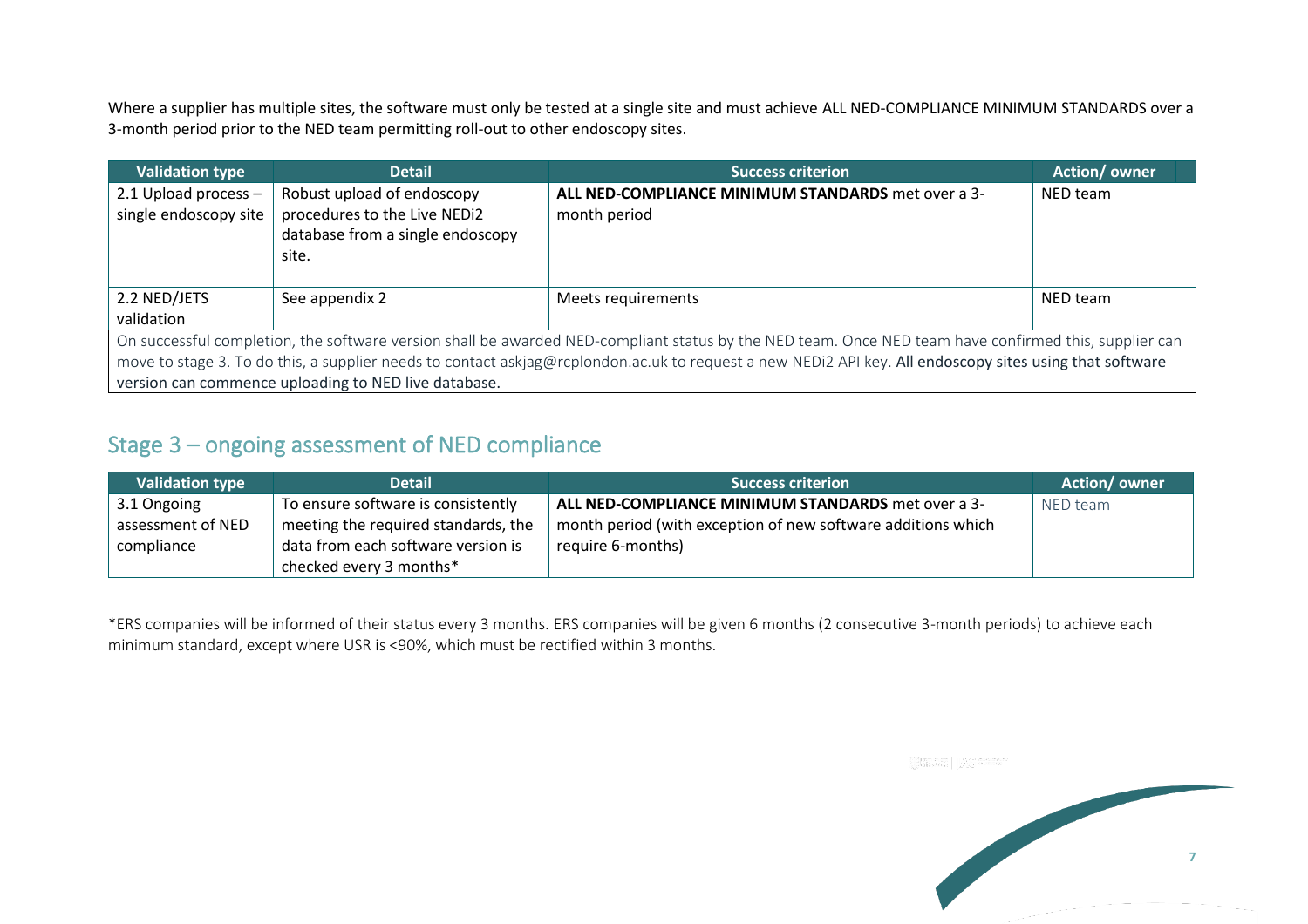### **Appendix 2. Trainee data validation process**

Below outlines the process for validating data from NED to allow it to be uploaded into JETS.

#### **1. Identify appropriate pilot site**

Pilot site must:

- Be an NHS acute hospital site
- Have a minimum of 3 active trainees and multiple trainers
- Agree to supporting JETS validation process

If the above standards cannot be met, pilot site must be agreed with NED committee prior to piloting.

#### **2. Confirm contacts at site**

Suppliers should provide JAG with contacts necessary to undertake validation; this must include Service lead, Training lead and software administrator.

#### **3. Validation steps**

Procedures must be uploaded using software version used to complete test procedures. As procedures are uploaded to NED, trainees will review the data uploaded and confirm it is accurate (via JETS website). Trainees can edit procedures that have been uploaded. If they have procedures that are not uploaded or there are issues raised, these should be investigated and resolved as they arise by the supplier.

The training lead at the pilot service will be sent a summary of uploaded procedures including a summary of any changes made to procedures. The process will be overseen by JAG. A minimum number of 50 trainee procedures in total must be uploaded in 3 months (we expect numbers will be significantly higher than this).

JAG will assess whether software is accurately uploading trainee data based on:

- Data must be uploading accurately there should be a minimal number of procedures edited by trainees
- Issue resolution any issues raised during piloting should be resolved
- Feedback actioned appropriate issues raised by trainees should be addressed

#### **4. Feedback to suppliers**

The outcomes from the validation process will be provided to ERS leads with any actions or discrepancies identified. If validation process highlights major issues (such as those which impact on trainee KPIs) that need attention – ERS will have to repeat the 3-month validation process.